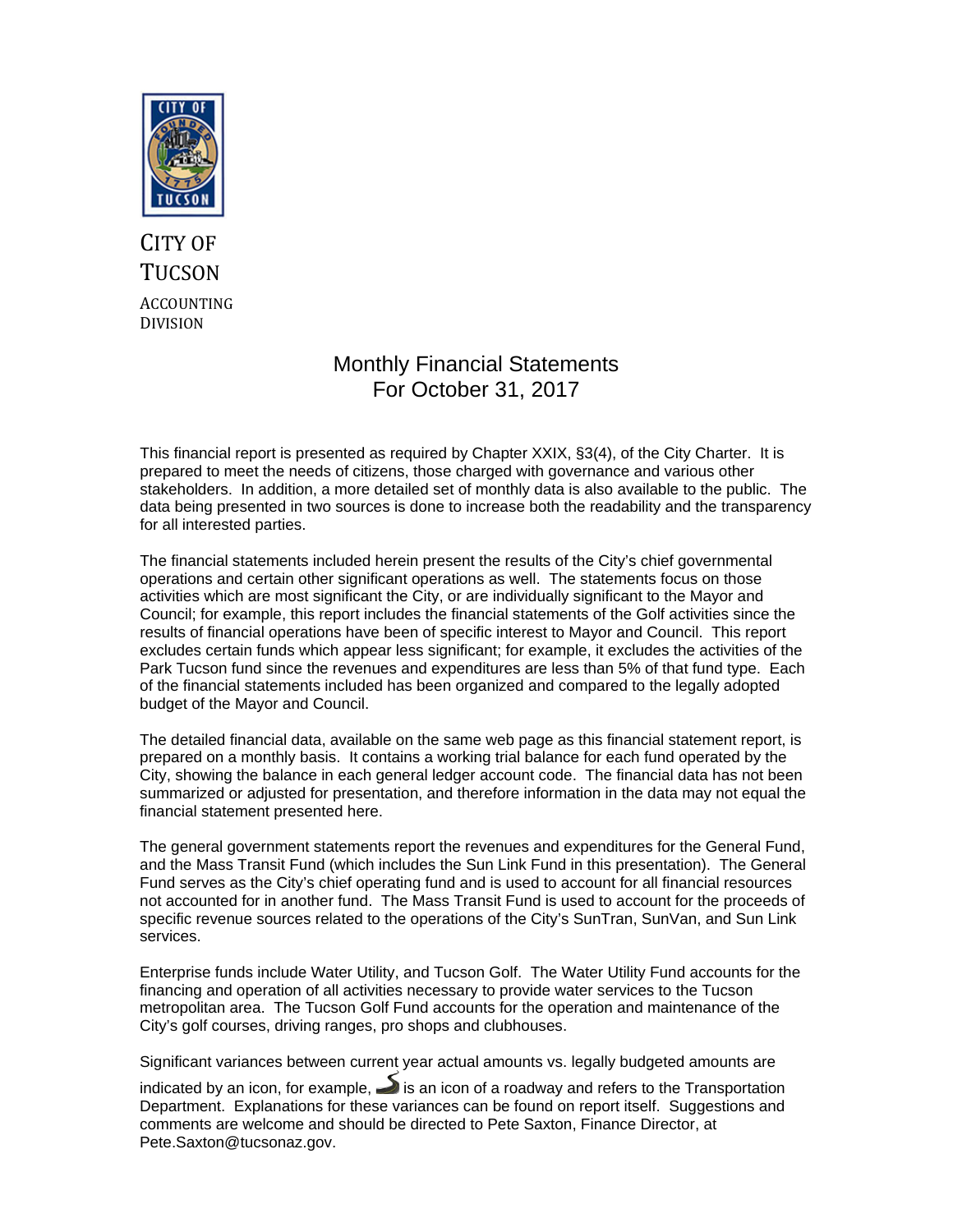General Fund For the period July 1, 2017 through October 31, 2017

The overall revenue is slightly below budgeted expectations, due to seasonal variations and timing of property tax collections.

| <b>Revenues</b>                     |        | <b>YTD Actuals</b><br>(in millions) | <b>YTD Actuals</b><br>Graphed | % of Prorated (Y-<br>T-D) Budget | <b>Expenditures by Dept</b><br>for Operations | <b>YTD Actuals</b><br>(in millions) | <b>YTD Actuals</b><br>Graphed | % of Prorated (Y<br>T-D) Budget |
|-------------------------------------|--------|-------------------------------------|-------------------------------|----------------------------------|-----------------------------------------------|-------------------------------------|-------------------------------|---------------------------------|
| <b>Primary Property Taxes</b>       |        | \$0.9                               |                               | $18.0\%$                         | Mayor and Council                             | \$0.8                               |                               | 99.4%                           |
| <b>Business Privilege Tax</b>       |        | \$52.7                              |                               | 79.2%                            | <b>City Manager</b>                           | \$1.2                               |                               | 76.3%                           |
| <b>Other Local Taxes</b>            |        | $$14.3$ $\Box$                      |                               | 81.5% (S)                        | Housing & Community Developmen                | \$0.6]                              |                               | 66.7%                           |
| <b>Contributions and Subsidies</b>  |        | \$2.3                               |                               | 111.4%                           | Finance                                       | \$2.4                               |                               | 90.7%                           |
| <b>State-Shared Income Tax</b>      |        | $$11.0$ $\Box$                      |                               | 49.3%                            | City Attorney                                 | \$2.5                               |                               | 96.9%                           |
| <b>State-Shared Sales Tax</b>       |        | $$9.3$ $\Box$                       |                               | $56.5%$ $\rightarrow$            | Procurement                                   | \$1.0                               |                               | 96.6%                           |
| <b>State Auto Lieu Tax</b>          |        | \$5.0                               |                               | $60.0\%$ $\rightarrow$           | City Court                                    | \$2.7                               |                               | 90.6%                           |
| Licenses and Permits                |        | $$8.5$ $\Box$                       |                               | 85.7%   \$                       | City Public Defender                          | \$0.8                               |                               | 94.5%                           |
| <b>Charges for Current Services</b> |        | $$12.9$ $\Box$                      |                               | 91.4%                            | City Clerk                                    | \$1.1                               |                               | 99.8%                           |
| <b>Miscellaneous Revenue</b>        |        | \$2.8                               |                               | 45.6%                            | <b>Information Technology</b>                 | $$8.0$ $\Box$                       |                               | 117.2%                          |
|                                     | Total: | \$119.6                             |                               | 71.1%                            | <b>Human Resources</b>                        | \$0.8]                              |                               | 97.0%                           |

# Overall Evaluation of Revenues: Overall Evaluation of Expenditures:

The majority of department expenditure totals are below the budgeted values; some are above. Overall, the sum of all general fund expenditures are below current expectations.

|        | <b>YTD Actuals</b><br>(in millions) | <b>YTD Actuals</b><br>Graphed | % of Prorated (Y-<br>T-D) Budget | <b>Expenditures by Dept</b><br>for Operations | <b>YTD Actuals</b><br>(in millions) | <b>YTD Actuals</b><br>Graphed | % of Prorated (Y-<br>T-D) Budget |
|--------|-------------------------------------|-------------------------------|----------------------------------|-----------------------------------------------|-------------------------------------|-------------------------------|----------------------------------|
|        | \$0.9                               |                               | 18.0%                            | Mayor and Council                             | \$0.8                               |                               | 99.4%                            |
|        | \$52.7                              |                               | 79.2%                            | City Manager                                  | \$1.2                               |                               | 76.3%                            |
|        | \$14.3                              |                               | 81.5% S                          | Housing & Community Developmen                | \$0.6]                              |                               | 66.7%                            |
|        | \$2.3                               |                               | 111.4%                           | Finance                                       | \$2.4                               |                               | 90.7%                            |
|        | \$11.0                              |                               | 49.3%                            | City Attorney                                 | \$2.5                               |                               | 96.9%                            |
|        | $$9.3$ $\Box$                       |                               | 56.5%                            | Procurement                                   | \$1.0                               |                               | 96.6%                            |
|        | \$5.0                               |                               | $60.0\%$                         | City Court                                    | \$2.7                               |                               | 90.6%                            |
|        | $$8.5$                              |                               | 85.7%                            | City Public Defender                          | \$0.8]                              |                               | 94.5%                            |
|        | \$12.9                              |                               | 91.4%                            | City Clerk                                    | \$1.1                               |                               | 99.8%                            |
|        | \$2.8                               |                               | 45.6%                            | <b>Information Technology</b>                 | \$8.0                               |                               | 117.2% ▲                         |
| Total: | \$119.6                             |                               | 71.1%                            | Human Resources                               | \$0.8]                              |                               | 97.0%                            |
|        |                                     |                               |                                  | Planning & Development Serivces               | \$2.0                               |                               | 94.4%                            |
|        |                                     |                               |                                  | <b>General Government</b>                     | \$9.6]                              |                               | 70.7%                            |
|        |                                     |                               |                                  | <b>Police Department</b>                      | \$56.5                              |                               | 107.1%                           |
|        |                                     |                               |                                  | <b>Fire Department</b>                        | \$36.8                              |                               | 111.3%                           |
|        |                                     |                               |                                  | <b>General Services Department</b>            | \$5.6                               |                               | 91.4%                            |
|        |                                     |                               |                                  | <b>Environmental Services</b>                 | \$0.6]                              |                               | 99.6%                            |
|        |                                     |                               |                                  | <b>Transportation Department</b>              | \$0.3                               |                               | 75.0%                            |
|        |                                     |                               |                                  | Parks & Recreation                            | \$8.1                               |                               | 89.4%                            |
|        |                                     |                               |                                  | <b>Net Transfers</b>                          | \$16.4                              |                               | 99.2%                            |
|        |                                     |                               |                                  | <b>Total Operations:</b>                      | \$157.8                             |                               | 102.0%                           |

| Explanations for individually significant variances are discussed on next page. |  |  |
|---------------------------------------------------------------------------------|--|--|
|                                                                                 |  |  |
|                                                                                 |  |  |

|                                                                                 | <b>Expenditures</b>              |                    |              |
|---------------------------------------------------------------------------------|----------------------------------|--------------------|--------------|
|                                                                                 | for Capital & Debt               |                    |              |
| Explanations for individually significant variances are discussed on next page. | Debt                             | $$0.2$             | $2.4\%$ BOND |
|                                                                                 | Capital                          | \$2.2 <sub>1</sub> | 55.2%        |
|                                                                                 | <b>Total Capital &amp; Debt:</b> | \$2.4              | 19.5%        |

### Sources:

"YTD Actuals" are made up of amounts recorded as of the end of the month; any future changes will be reflected in future YTD amounts.

"% of Prorated Budget" is based on a straight line formula for budget expectations (months elapsed / 12 months in the year) applied to total budget and compared to YTD Actuals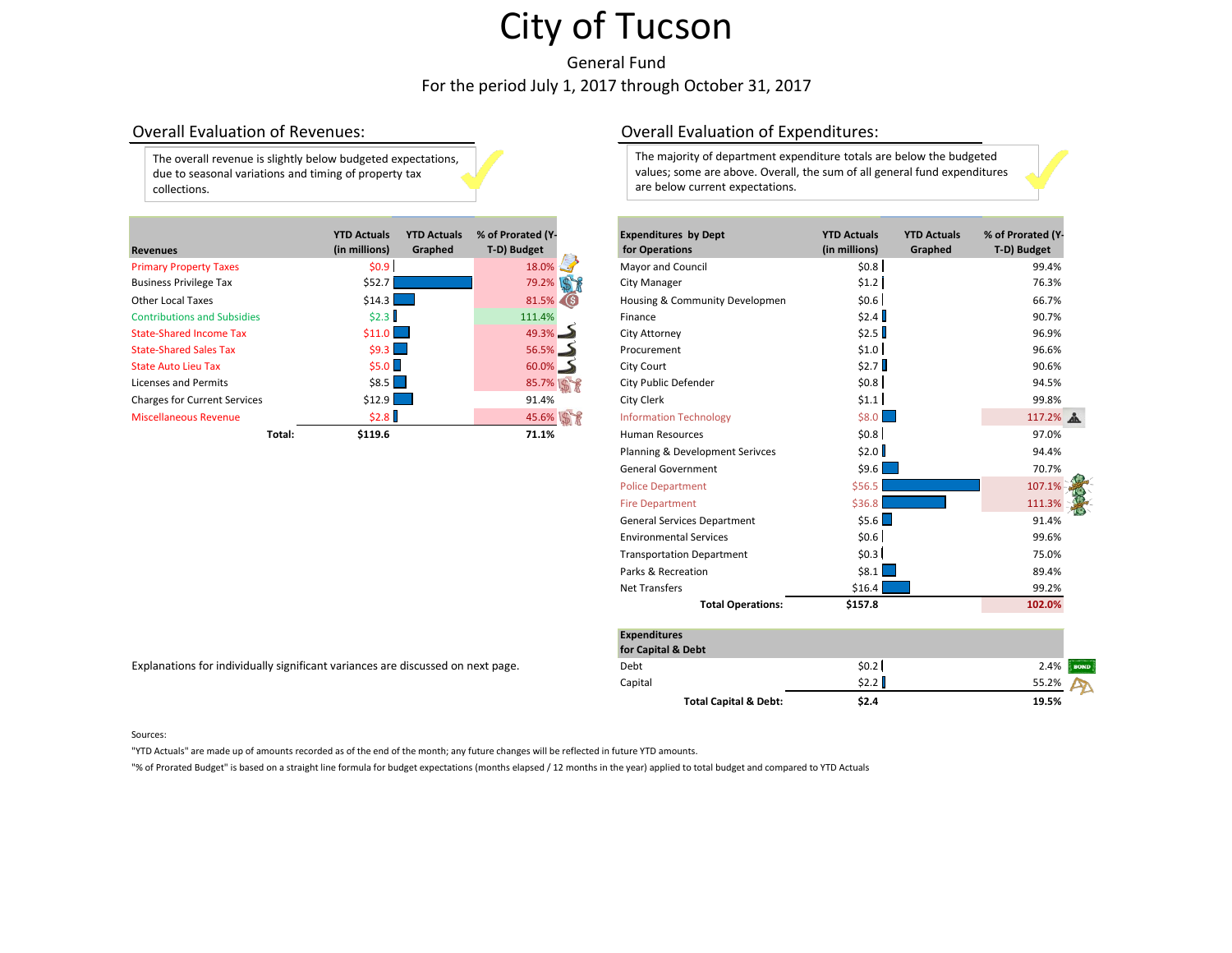General Fund For the period July 1, 2017 through October 31, 2017



Primary Property Taxes are lower than budget by \$4.1 million due to timing of collections. The City is currently in between semi-annual billing cycles.



Business Priviledge Tax is lower than straight-line budget due to the posting of Fiscal Year 2017 revenue accrual of \$19 million during October. The acrual was required due to the one month delay of collections by the state.

Other local taxes are \$3.2 million lower than anticipated, due to lower than normal cell phone and utility taxes collected and seasonal fluctuations. Fiscal year 2018 revenues are expected to be on target to match budget expectations as we get further into the fiscal year.



Tax revenues collected by the State on behalf of the City are lower than anticipated, due to timing of receipts from the State of Arizona and seasonal fluctuations. Additionally, the accrual of FY17 revenues received in FY18 were recorded in October. October's figures are in line with historical trends.



Licenses and Permits are lower than projected due to timing of receipts and seasonal fluctuations. The state has not sent invoices to customers for the \$20 state tax fees. The \$50 city license fee is due by Dec 31, 2017. These revenues are expected to be received in December and January.



Miscellaneous Revenues are lower than projected mainly due to: Court Fees and Fines are lower than expected by \$0.5 million. Sales of Real Property are under budget by \$0.8 million, as well as Certificate of Participation Proceeds by \$1.3 million, these two items usually include a few large proceeds that come in on an annual basis but do not include steady monthly receipts.

## Explanation of Revenue Variances Explanation of Expenditure Variances



Information Technology expenditures year-to-date are \$1.2 million higher than the monthly average due to annual software maintenance contract costs that record higher expenses toward the beginning of the year. Some of the City's software agreements renew each fiscal year, while some renew based on a calendar year.



Police expenditures are higher than the prorated budget amount, due to contributions to the Public Safety Personnel Retirement System. Payments to PSPRS are made based on agreements with PSPRS and not on a monthly basis. Due to the timing of the payment, the actual expenses will be in line with budget by the end of the fiscal year.



Fire expenditures are higher than the prorated budget amount, due to contributions to the Public Safety Personnel Retirement System. Payments to PSPRS are made based on agreements with PSPRS and not on a monthly basis. Due to the timing of the payment, the actual expenses will be in line with budget by the end of the fiscal year.



When analyzed on a monthly basis debt payments are less than budgeted because debt service payments only occur twice a year, at the mid-point and final annual periods. Annual budgeted amounts are built to be in alignment with the scheduled annual payments.

Capital expenditures are less than expected due to scheudling of capital project expenditures. These projects include the Access Tucson real estate acquisition and the Permits Plus upgrade.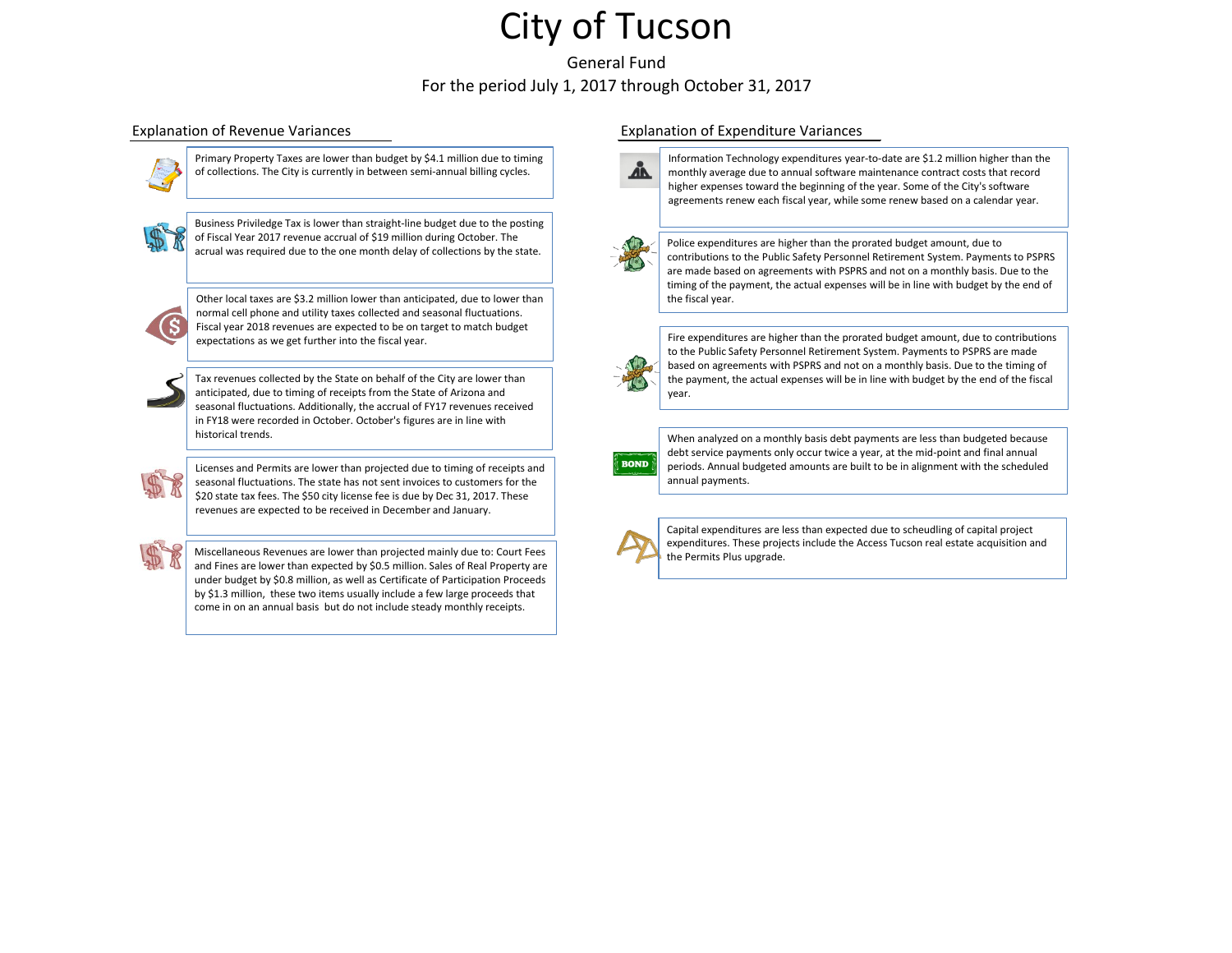Mass Transit including Sun Tran, Sun Van and Sun Link For the period July 1, 2017 through October 31, 2017

Data for Sun Tran and Sun Van

While individual line items are either above or below the expected budgetary value, the sum of all Sun Link & Sun Van revenue is less than the current expectation.

## Overall Evaluation of Revenues: Overall Evaluation of Expenditures:

While individual line items are either above or below the expected budgetary value, the sum of all expenditures meets the current expectation.

| <b>Sun Tran and Sun Van combined</b>      |                                     |                               |                                 |    | <b>Sun Tran</b>                   |        |                                     |                               |                                 |
|-------------------------------------------|-------------------------------------|-------------------------------|---------------------------------|----|-----------------------------------|--------|-------------------------------------|-------------------------------|---------------------------------|
| <b>Revenues</b>                           | <b>YTD Actuals</b><br>(in millions) | <b>YTD Actuals</b><br>Graphed | % of Prorated<br>(Y-T-D) Budget |    | <b>Operating Expenditures</b>     |        | <b>YTD Actuals</b><br>(in millions) | <b>YTD Actuals</b><br>Graphed | % of Prorated<br>(Y-T-D) Budget |
| <b>Rental and Lease Revenue</b>           | \$0.0 <sub>1</sub>                  |                               | 25.4%                           | 58 | <b>City Personnel Costs</b>       |        | \$0.1                               |                               | 28.2%                           |
| <b>Grant Revenue</b>                      | 2.0                                 |                               | 41.5%                           | 58 | <b>Contractor Personnel Costs</b> |        | 13.9                                |                               | 106.1%                          |
| <b>Operating Revenue - Other Agencies</b> | 0.1 <sub>l</sub>                    |                               | 2.3%                            |    | <b>Outside Services</b>           |        | $2.5$ $\Box$                        |                               | 76.2%                           |
| Fare Revenue                              | 4.0                                 |                               | 90.1%                           |    | <b>Supplies</b>                   |        | $3.4$ $\Box$                        |                               | 82.2%                           |
| <b>General Fund Subsidy</b>               | 14.6                                |                               | 100.0%                          |    |                                   | Total: | \$19.8                              |                               | 95.7%                           |
| <b>Advertising Revenue</b>                | 0.3                                 |                               | 265.9%                          |    |                                   |        |                                     |                               |                                 |
| Miscellaneous Revenue                     | 0.3 <sub>1</sub>                    |                               | 201.9%                          |    |                                   |        |                                     |                               |                                 |
| Total:                                    | \$21.4                              |                               | 74.1%                           |    | Sun Van                           |        |                                     |                               |                                 |

### Revenue Performance



Rental and lease revenue has decreased due to reduction in occupancy.



Grant Revenue is below budget by \$2.8 million due to projects budgeted but not yet in progress. This includes new Sun Vans, a CNG fueling station and storm water projects.



Operating Revenue - Other Agencies billings are behind pending an approved IGA. Fare Revenue is lower than budget by \$508 thousand due to reduction in summer ridership.

| <b>Operating Expenditures</b>     | <b>YTD Actuals</b><br>(in millions) | <b>YTD Actuals</b><br>Graphed | % of Prorated<br>(Y-T-D) Budget |  |
|-----------------------------------|-------------------------------------|-------------------------------|---------------------------------|--|
| <b>City Personnel Costs</b>       | \$0.1                               |                               | 28.2%                           |  |
| <b>Contractor Personnel Costs</b> | 13.9                                |                               | 106.1%                          |  |
| <b>Outside Services</b>           | 2.51                                |                               | 76.2%                           |  |
| <b>Supplies</b>                   | 3.4                                 |                               | 82.2%                           |  |
| Total:                            | \$19.8                              |                               | 95.7%                           |  |

| ำ V.<br>٠<br>. . |  |
|------------------|--|
|                  |  |

| <b>Operating Expenditures</b>        |         |           |
|--------------------------------------|---------|-----------|
| <b>City Personnel Costs</b>          | \$0.0\$ | No Budget |
| <b>Contractor Personnel Costs</b>    | 3.6     | 104.0%    |
| <b>Outside Services</b>              | 1.1     | 85.3%     |
| <b>Supplies</b>                      | 0.3     | 102.2%    |
| Total:                               | \$5.0   | 98.3%     |
| <b>Sun Tran and Sun Van combined</b> |         |           |
| <b>Non-Operating Expenditures</b>    |         |           |
| Debt                                 | \$0.0   | 0.0%      |
| Capital                              | 0.9     | 30.4%     |
| Total:                               | \$0.9   | 25.9%     |

### Expenditure Performance

There is a new contract for SunTran personnel which increased costs approximately \$939,000 more than budget. A budget adjustment is being processed to account for this increase.



Capital Outlay is below budget by \$2.0 million due to grant related projects not yet in progress. This includes new Sun Vans, a CNG fueling station, and storm water projects.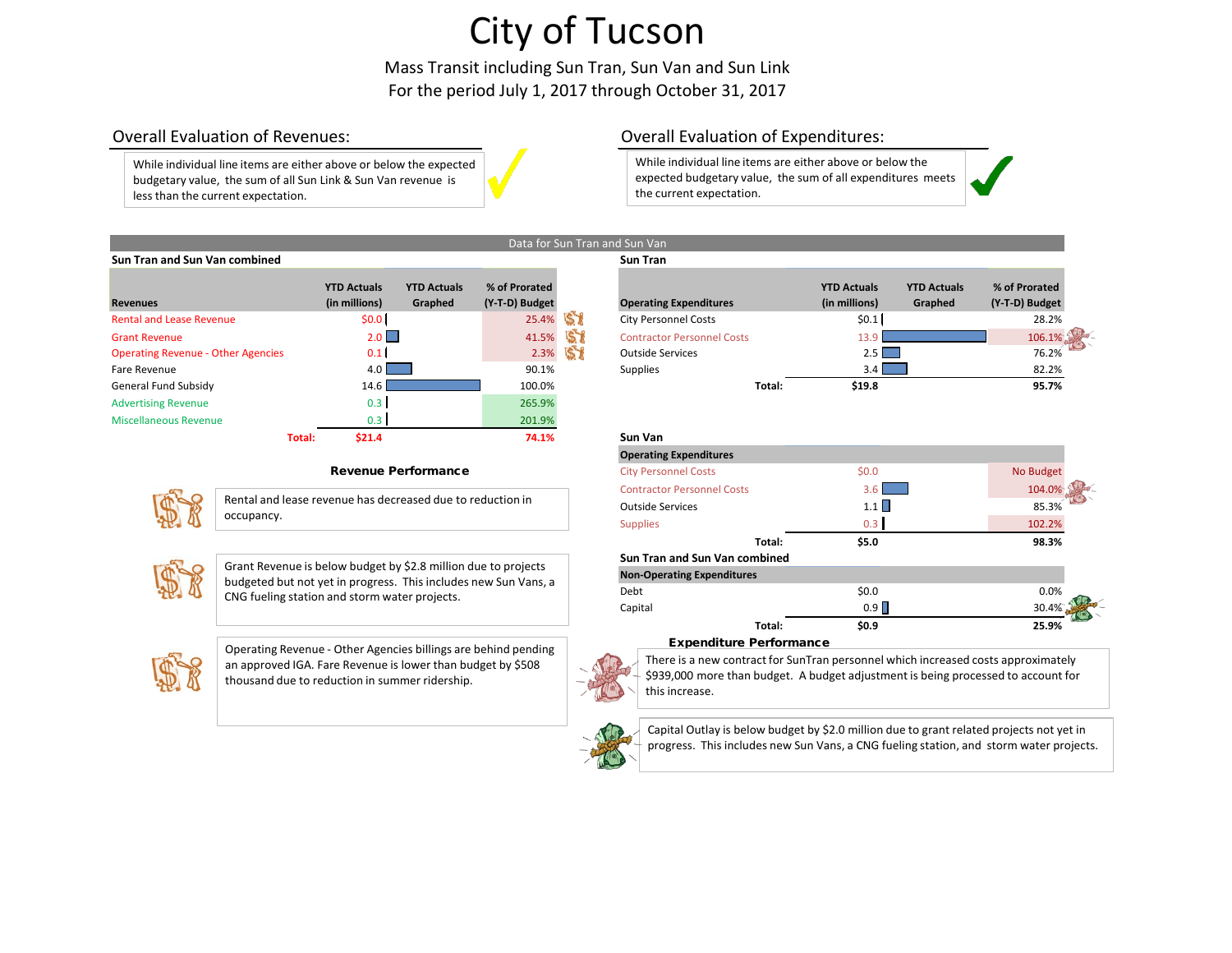Mass Transit including Sun Tran, Sun Van and Sun Link For the period July 1, 2017 through October 31, 2017

While individual line items are either above or below the expected budgetary value, the sum of all Sun Link revenue is less than the current expectation.

## Overall Evaluation of Revenues: Overall Evaluation of Expenditures:

While individual line items are either above or below the expected budgetary value, the sum of all Sun Link expenditures meets the current expectation.



## **Sun Link Sun Link**

| <b>Revenues</b>                    | <b>YTD Actuals</b><br>(in millions) | <b>YTD Actuals</b><br>Graphed | % of Prorated<br>(Y-T-D) Budget | <b>Operating Expenditures</b>     |        | <b>YTD Actuals</b><br>(in millions) | <b>YTD Actuals</b><br>Graphed | % of Prorated<br>(Y-T-D) Budget |
|------------------------------------|-------------------------------------|-------------------------------|---------------------------------|-----------------------------------|--------|-------------------------------------|-------------------------------|---------------------------------|
| <b>Grant Revenue</b>               | \$0.0                               |                               | No Budget                       | <b>City Personnel Costs</b>       |        | \$0.0\$                             |                               | <b>No Budget</b>                |
|                                    |                                     |                               |                                 |                                   |        |                                     |                               |                                 |
| Operating Revenue - Other Agencies | $0.3 \parallel$                     |                               | 75.0%                           | <b>Contractor Personnel Costs</b> |        | 0.6                                 |                               | 94.5%                           |
| <b>Fare Revenue</b>                | $0.2$                               |                               | 72.1%                           | <b>Outside Services</b>           |        |                                     |                               | 119.4%                          |
| <b>General Fund Subsidy</b>        | \$1.C                               |                               | 100.0%                          | Supplies                          |        | 0.0                                 |                               | 70.6%                           |
| <b>Advertising Revenue</b>         | 0.0                                 |                               | 0.0%                            |                                   | Total: | \$1.3                               |                               | 104.3%                          |
| <b>Miscellaneous Revenue</b>       | 0.0                                 |                               | 174.5%                          |                                   |        |                                     |                               |                                 |
|                                    | \$1.5<br>Total:                     |                               | 87.3%                           | <b>Sun Link</b>                   |        |                                     |                               |                                 |
|                                    |                                     |                               |                                 |                                   |        |                                     |                               |                                 |

| <b>Operating Expenditures</b>     | <b>YTD Actuals</b><br>(in millions) | <b>YTD Actuals</b><br>Graphed | % of Prorated<br>(Y-T-D) Budget |
|-----------------------------------|-------------------------------------|-------------------------------|---------------------------------|
| <b>City Personnel Costs</b>       | \$0.0\$                             |                               | <b>No Budget</b>                |
| <b>Contractor Personnel Costs</b> | 0.6                                 |                               | 94.5%                           |
| <b>Outside Services</b>           | $0.6^{\circ}$                       |                               | 119.4%                          |
| <b>Supplies</b>                   | 0.0                                 |                               | 70.6%                           |
| Total:                            | \$1.3                               |                               | 104.3%                          |

# **Total: \$1.5 87.3% Sun Link**

budgeted.

| <b>Non-Operating Expenditures</b> |       |      |
|-----------------------------------|-------|------|
| Debt                              | \$0.0 | 0.0% |
| Capital                           | 0.0   | 0.0% |
| Total:                            | \$0.0 | 0.0% |



Payments from Other Agencies occur on a quarterly basis.whereas the budget is shown in equal monthly portions. Payments received will be in line with budgeted amounts after December 31, 2017



Fare Revenues are seasonal and should grow with the

Revenue Performance **Expenditure Performance** 



Ouside Servies Include one-time advertising fees.

Payroll Expenses for Sun Link Services is less than

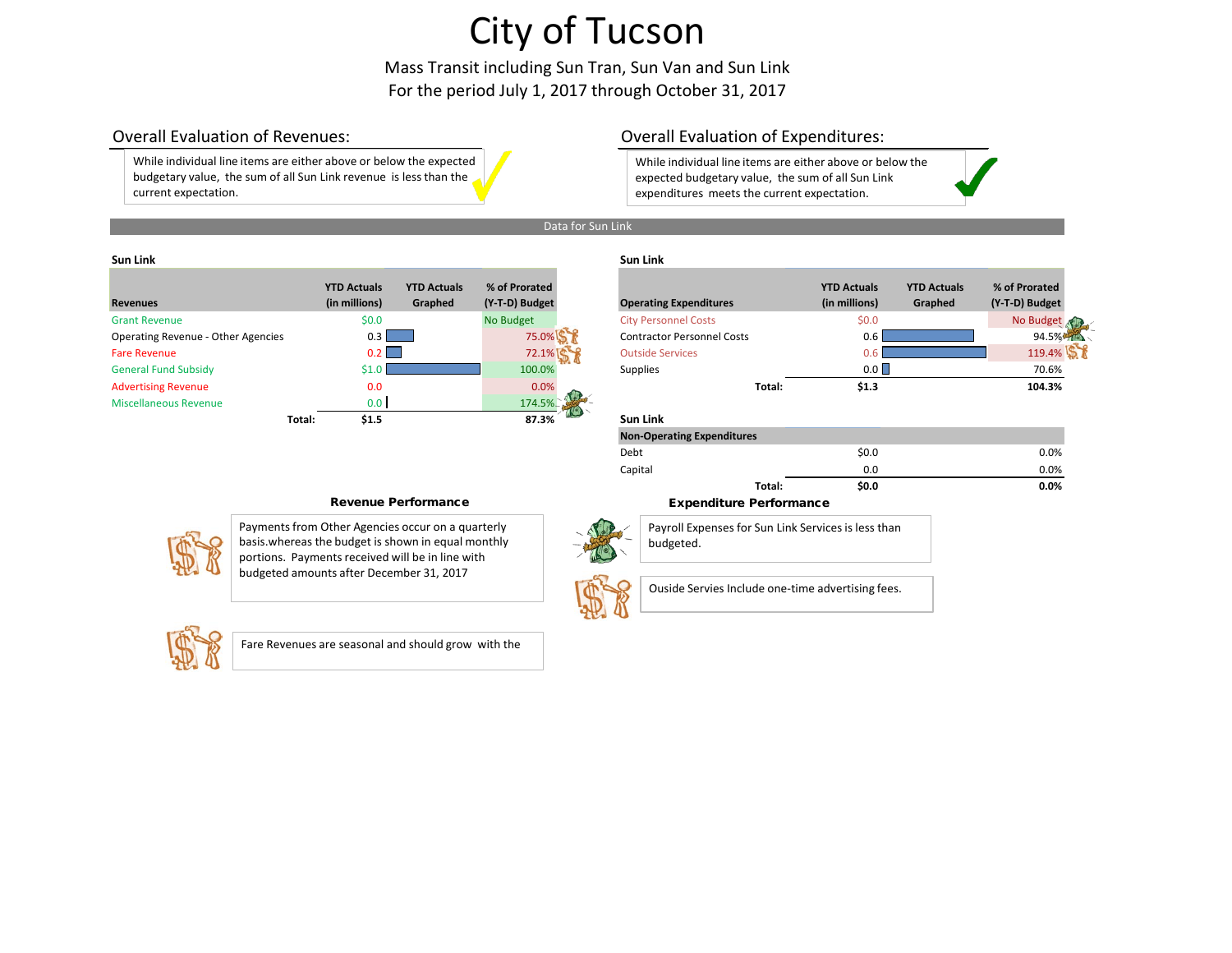Water Utility Fund For the period July 1, 2017 through October 31, 2017

All revenue line items meet or exceed the current expectation. | and in total, expenditures are within the current expectation.



|                                       | <b>YTD Actuals</b> | <b>YTD Actuals</b> | % of Prorated (Y- |                               |        | <b>YTD Actuals</b> | <b>YTD Actuals</b> | % of Prorated (Y |
|---------------------------------------|--------------------|--------------------|-------------------|-------------------------------|--------|--------------------|--------------------|------------------|
| <b>Revenues</b>                       | (in millions)      | Graphed            | T-D) Budget       | <b>Operating Expenditures</b> |        | (in millions)      | Graphed            | T-D) Budget      |
| <b>Metered Water Sales</b>            | \$62.1             |                    | 128.4% \$         | Salaries, Wages, Benefits     |        | \$13               |                    | 107.3%           |
| <b>Other Fees Charged for Service</b> | 20.5               |                    | 123.1% \$         | <b>Contractual Services</b>   |        | 27.4               |                    | 105.0%           |
| <b>Capital Contributions</b>          | $1.0 \mid$         |                    | 107.7%            | <b>Commodities</b>            |        | 2.6                |                    | 78.3%            |
| <b>Investment Income</b>              | 0.3                |                    | 249.1%            | Interest Expense              |        | 5.7                |                    | 31.0%            |
| Grants                                | 0.0                |                    | 0.0%              | <b>Miscellaneous Expense</b>  |        | 0.4                |                    | No Budget        |
| <b>Miscellaneous Revenue</b>          | 3.5                |                    | 362.9%            | <b>Net Transfers</b>          |        | 0.6                |                    | No Budget        |
| Total:                                | \$87.5             |                    | 129.9%            |                               | Total: | \$50.2\$           |                    | 84.8%            |

## Overall Evaluation of Revenues: Overall Evaluation of Expenditures:

|        | <b>YTD Actuals</b> | <b>YTD Actuals</b> | % of Prorated (Y- |                               |        | <b>YTD Actuals</b> | <b>YTD Actuals</b> | % of Prorated (Y- |  |
|--------|--------------------|--------------------|-------------------|-------------------------------|--------|--------------------|--------------------|-------------------|--|
|        | (in millions)      | Graphed            | T-D) Budget       | <b>Operating Expenditures</b> |        | (in millions)      | Graphed            | T-D) Budget       |  |
|        | \$62.1             |                    | 128.4% \$         | Salaries, Wages, Benefits     |        | \$13.3             |                    | 107.3%            |  |
| cе     | 20.5               |                    | 123.1% 第          | <b>Contractual Services</b>   |        | 27.4               |                    | 105.0%            |  |
|        | 1.0 <sub>1</sub>   |                    | 107.7%            | <b>Commodities</b>            |        | 2.6                |                    | 78.3%             |  |
|        | 0.3                |                    | 249.1%            | Interest Expense              |        | $5.7 \parallel$    |                    | 31.0%             |  |
|        | 0.0                |                    | 0.0%              | <b>Miscellaneous Expense</b>  |        | 0.4                |                    | No Budget         |  |
|        | 3.5                |                    | 362.9%            | <b>Net Transfers</b>          |        | 0.6                |                    | No Budget         |  |
| Total: | \$87.5             |                    | 129.9%            |                               | Total: | \$50.2             |                    | 84.8%             |  |

Depreciation does not require the use of funds, so it is not budgeted.

| <b>Depreciation Expense</b> | <b>YTD Actuals</b><br>(in millions) | <b>YTD Actuals</b><br>Graphed                                    |
|-----------------------------|-------------------------------------|------------------------------------------------------------------|
| Depreciation/Amortization   | 11.7                                | Depreciation will generate once prior<br>fiscal year has closed. |

### Expense Performance



Salaries, Wages, Benefits actual expenditures are higher than budget by \$900,000 due to employee salary and benfits in billing offices. Water gained 14 people from Environmental Services; a budget change is pending.



Contractual Service expenses are more than budget by \$1.3 million, which is mostly due to utilities. Utilities are cyclically higher in the first few months of the fiscal year, while budget is not prorated for this.

### Revenue Performance



At the beginning of fiscal year 2018, water rates were increased on metered and reclaimed sales. Water usage is cyclical and the first quarter accounts for 29% of the annual water usage. Water usage as a percent of total reduces over the autumn months.



Other Fees Charged for Service is higher than budget for fiscal year 2018 due to \$2.6 million in Central Arizona Project surcharge fees and reclaimed water sales.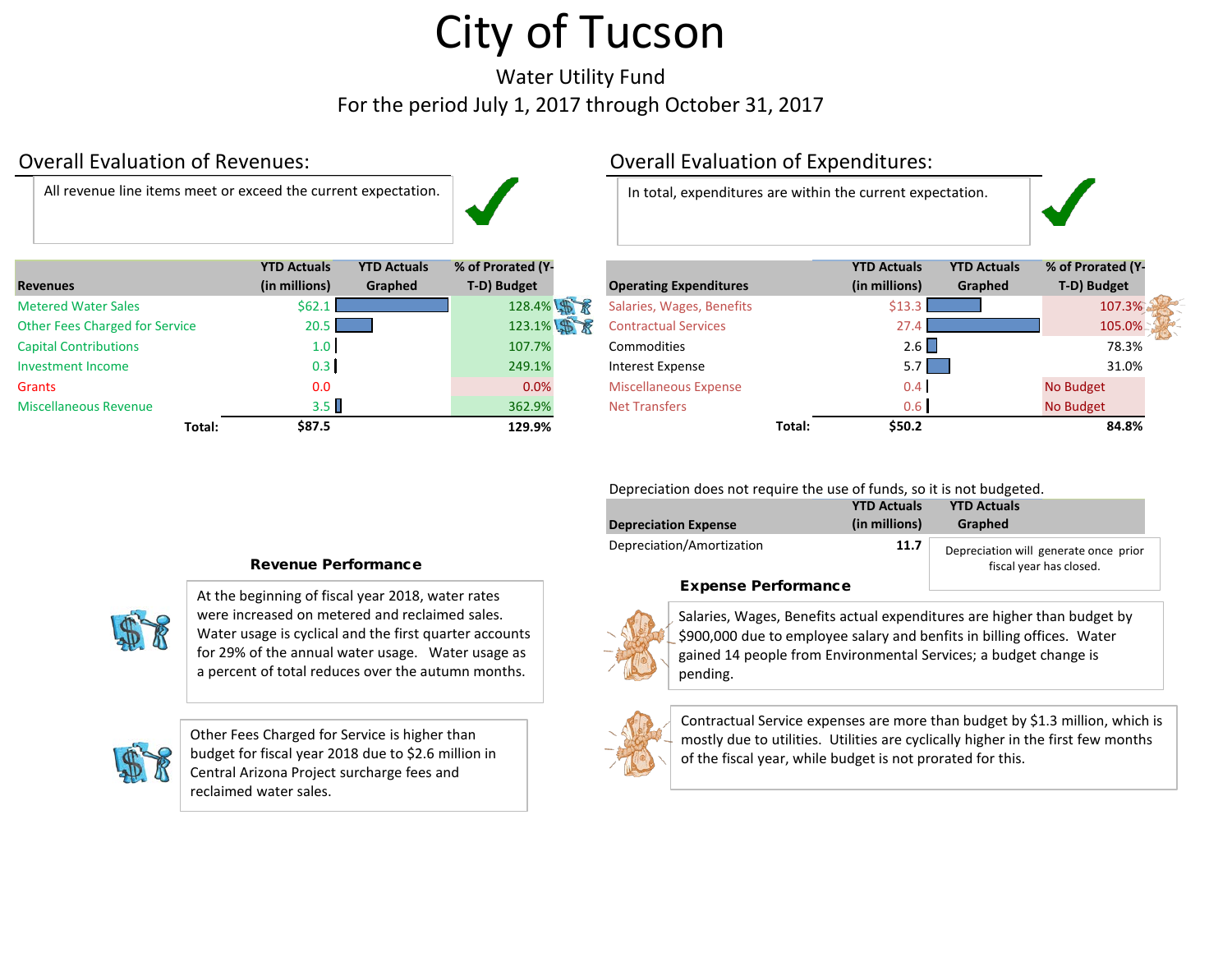### **CITY OF TUCSON, ARIZONA STATEMENT OF NET POSITION TUCSON GOLF ENTERPRISE FUND October 31, 2017**

| <b>ASSETS</b>                                                  |                  |
|----------------------------------------------------------------|------------------|
| Current assets:                                                |                  |
| Cash and Cash Equivalents                                      | \$<br>986,478    |
| Accounts Receivable, Net                                       | 410,623          |
| Inventories                                                    | 209,998          |
| <b>Total current assets</b>                                    | 1,607,099        |
| Noncurrent assets:                                             |                  |
| <b>Other Assets - Restricted</b>                               | 49,365           |
| Land and Construction in Progress                              | 2,701,865        |
| Other Capital Assets, Net                                      | 11,146,736       |
| <b>Total noncurrent assets</b>                                 | 13,897,966       |
| <b>Total assets</b>                                            | 15,505,065       |
|                                                                |                  |
| <b>LIABILITIES</b><br><b>Current liabilities:</b>              |                  |
| <b>Accounts Payable</b>                                        | 88,500           |
| <b>Accrued Payroll Liabilities</b>                             | 150,787          |
| Interfund Payable                                              | 1,767,112        |
| Due to Other Agencies                                          | 49,573           |
| <b>Accrued Interest Payable</b>                                | 3,737            |
| <b>Refundable Deposits</b>                                     | 3,372            |
| <b>Current Portion of Contracts Payable</b>                    | 86,154           |
| <b>Advances From Customers</b>                                 | 63,784           |
| <b>Total current liabilities</b>                               | 2,213,019        |
|                                                                |                  |
| Noncurrent liabilities:                                        |                  |
| <b>Contracts Payable</b>                                       | 74,666           |
| Loans and Notes Payable<br><b>Total noncurrent liabilities</b> | 1,554,656        |
| <b>Total liabilities</b>                                       | 1,629,322        |
|                                                                | 3,842,341        |
| <b>NET POSITION</b>                                            |                  |
| Net Investment in capital assets                               | 13,687,781       |
| Unrestricted Amounts (deficit)                                 | (2,025,057)      |
| <b>Total net position</b>                                      | \$<br>11,662,724 |